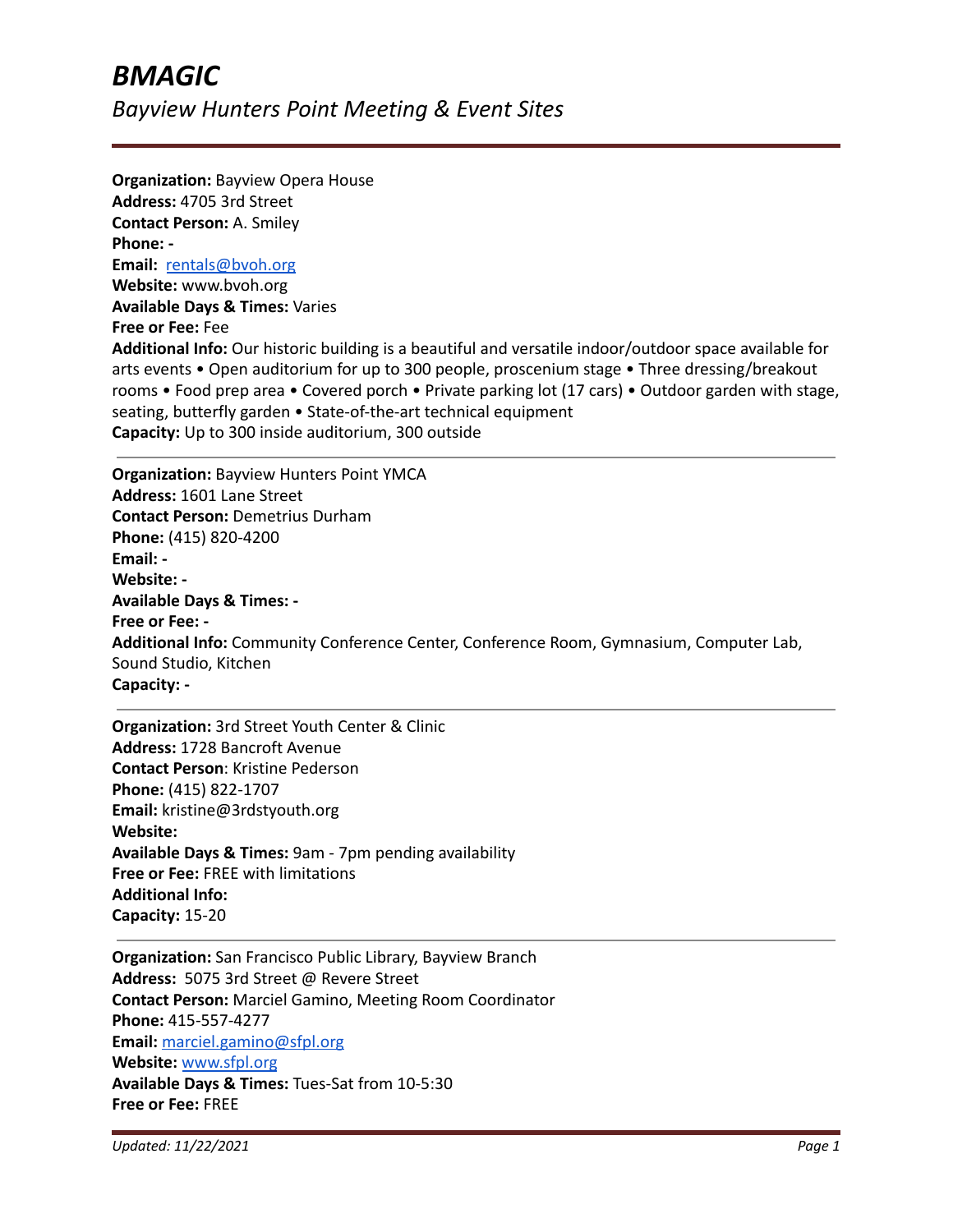**Additional Info:** Please book the Bayview Branch meeting room online at the SFPL website [\(www.sfpl.org](https://avanan.url-protection.com/v1/url?o=http%3A//www.sfpl.org&g=NGM3NmZmNTdhYWE0NTc5Yw==&h=ZmQ5NzVmZTE2YjZiNTVjYTI4YzUxOTc0ZDE0YmFmMTU0MDNhNjkzZGJmMTM2Mzc1M2MwODUxOTJhYTg5NzdlNw==&p=YXAzOnNmZHQyOmF2YW5hbjpvOjU1ZTI4Mzg1ZTM0NjBmYTA3NzdmNWIzMGJiZmMzMmEzOnYxOmg=)). You can use the library computers if you don't have Internet access. Once you submit a request online, you will get a reply from the Community Room Coordinator. The Bayview Branch staff does not book the meeting room. Here are the steps: 1) Go to [www.sfpl.org](https://avanan.url-protection.com/v1/url?o=http%3A//www.sfpl.org&g=N2VjYTExM2VmMmE4ZGU1MQ==&h=YmU3Zjk1NTllOTY3ZWVkMWUzZTdlNzA2Yjk1OWFhZjNmYjAwYWQyNDkxZmExMGExMjA0ODJhODk1OGMwZGEwNQ==&p=YXAzOnNmZHQyOmF2YW5hbjpvOjU1ZTI4Mzg1ZTM0NjBmYTA3NzdmNWIzMGJiZmMzMmEzOnYxOmg=) and click on the "Support & Services" tab 2) Click on "Meeting Rooms" 3)From this page, you can check room availability, read the Rules for Use, and book a room. You will have use of tables and chairs and a screen, but you will need to bring your own projector. You can serve non-alcoholic beverages in the room, no snacks or food. There is no staff to set up the room, so please plan on arriving early to set it up to your needs.

**Capacity:** 35

**Organization:** Tandem, Partners in Early Learning **Address:** 1275 Fairfax Avenue, Suite 201 **Contact Person:** Emily McDowell **Phone:** 415-683-5460 **Email:** [emily@tandembayarea.org](mailto:emily@tandembayarea.org) **Website:** [www.tandembayarea.org](http://www.tandembayarea.org)

**Available Days & Times:** M-S 9am-5pm. Please inquire about after-hours and weekend availability. **Free or Fee:** Available by the half-day or full day use. \$250 full day use, half-day use or less is negotiable.

**Additional Info:** Located in the Bayview, this space is ADA accessible and offers plentiful, free street parking just outside our building. Access to additional conference room space available. Includes access to kitchen, outside catered food okay.

**Capacity:** Seats 30 people - perfect for large meetings, group trainings, and workshops.

**Organization:** The EcoCenter at Heron's Head Park **Address:** 32 Jennings Street **Contact Person:** Miguel Dimas **Phone:** (415) 530-8399 **Email:** [Miguel.Dimas@sfgov.org](mailto:Miguel.Dimas@sfgov.org) / [EcocenterHHP@sfgov.org](mailto:EcocenterHHP@sfgov.org) **Website:** <https://sfrecpark.org/1197/EcoCenter-at-Herons-Head-Park> **Free or Fee:** Varies

**Available Days & Times:** Tuesday-Saturday, 9:30am-5:00pm

**Additional Info:** The EcoCenter at Heron's Head is a space for environmental education, public outreach, and helping people connect with the beauty of San Francisco's wild landscapes through education, recreation and leisure activities. The space is an off-the grid facility with its own solar energy system, living roof, sustainable building materials, on-site wastewater treatment and rainwater harvesting and reuse. The reservable classroom within the EcoCenter is approximately 20 x 17. The maximum number of occupants is 55. The adjacent patio can accommodate another 50-60 people. The classroom is naturally lit with views of Lash Lighter Basin and peaks of the Bay Bridge. The facility was certified LEED Platinum by the United States Green Building Council as a Leadership in Energy and Environmental Design (LEED) in 2013. It is owned and maintained by the Port of San Francisco and operated by SF Rec and Park. For more information, visit:

<https://sfrecpark.org/reservablefacility/ecocenter-at-herons-head-park/>.